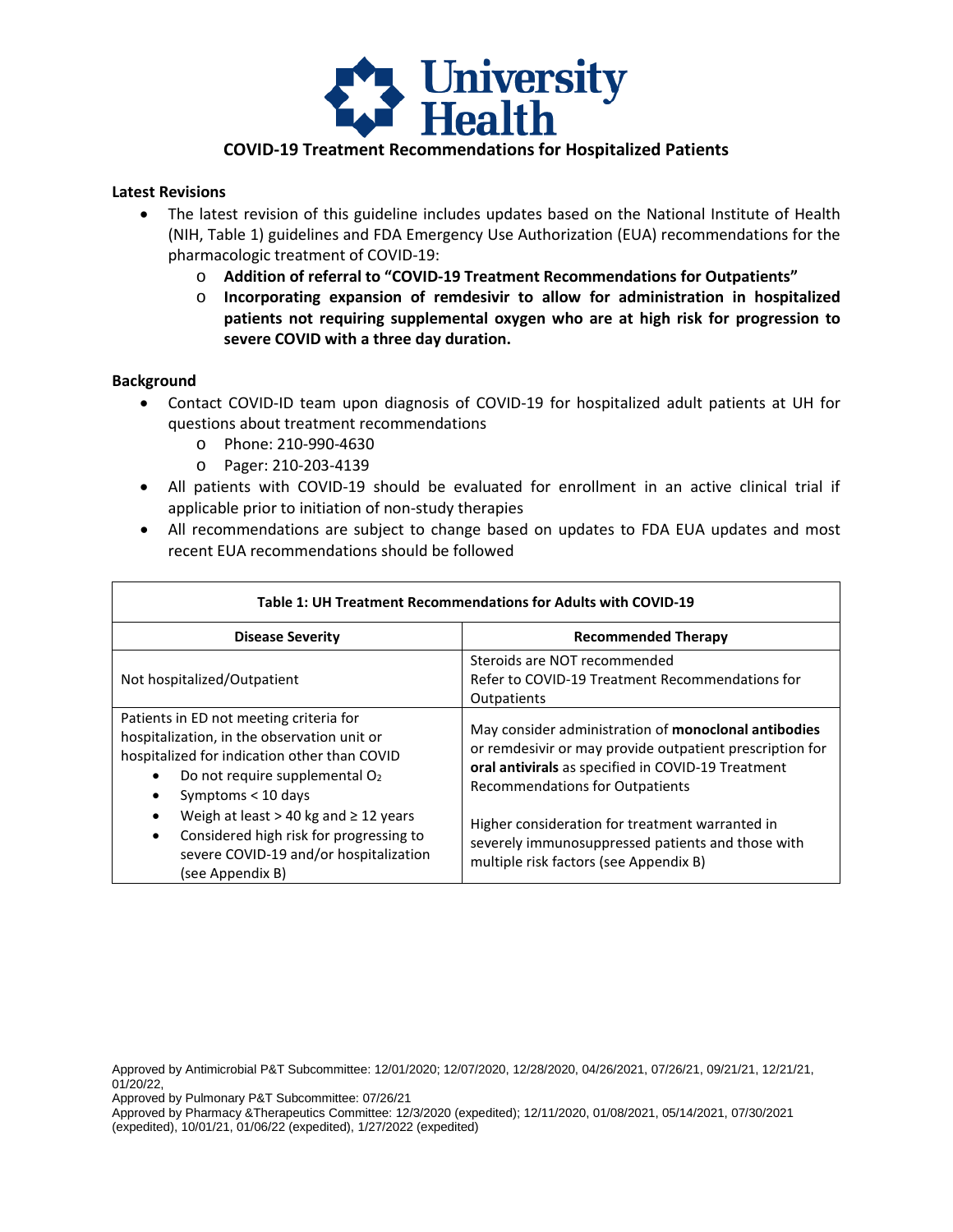

| Table 1: UH Treatment Recommendations for Adults with COVID-19                                                                                                                                                                                                                                                         |                                                                                                                                                                                                                                                                                                                                                                                                                                                                                                                                                                                                                                           |  |
|------------------------------------------------------------------------------------------------------------------------------------------------------------------------------------------------------------------------------------------------------------------------------------------------------------------------|-------------------------------------------------------------------------------------------------------------------------------------------------------------------------------------------------------------------------------------------------------------------------------------------------------------------------------------------------------------------------------------------------------------------------------------------------------------------------------------------------------------------------------------------------------------------------------------------------------------------------------------------|--|
| <b>Disease Severity</b>                                                                                                                                                                                                                                                                                                | <b>Recommended Therapy</b>                                                                                                                                                                                                                                                                                                                                                                                                                                                                                                                                                                                                                |  |
| Hospitalized but does not require supplemental<br>oxygen<br>Symptoms < 7 days<br>$\bullet$<br>Positive COVID test within last 4 days<br>$\bullet$<br>Anticipate to remain hospitalized for at<br>$\bullet$<br>least 3 days<br>Considered high risk for progression to<br>$\bullet$<br>severe COVID-19 (see Appendix B) | May consider monoclonal antibodies or remdesivir 200<br>mg IV x 1 dose on day 1, 100 mg IV x 1 on days 2 and 3                                                                                                                                                                                                                                                                                                                                                                                                                                                                                                                            |  |
| Hospitalized and requires supplemental oxygen (but<br>does not require high-flow, non-invasive or invasive<br>mechanical ventilation, or ECMO)                                                                                                                                                                         | Remdesivir 200 mg IV x 1 day, followed by remdesivir<br>100 mg x 4 days or until hospital discharge<br>May consider addition of dexamethasone 6 mg IV or PO<br>daily for up to 10 days or until discharge and/or<br>baricitinib 4 mg daily X 14 days or until discharge                                                                                                                                                                                                                                                                                                                                                                   |  |
| Hospitalized and requires oxygen delivery through a<br>high-flow device or non-invasive ventilation                                                                                                                                                                                                                    | Remdesivir 200 mg IV x 1 day, followed by remdesivir<br>100 mg IV x 4 days or until hospital discharge<br>$+$<br>Dexamethasone 6 mg IV or PO daily for up to 10 days<br>$\ddot{}$<br><b>EITHER</b> baricitinib 4 mg daily x 14 days OR tocilizumab 8<br>mg/kg IV (up to 800 mg)<br>*Do not use baricitinib and tocilizumab in combination<br>In patients not currently receiving baricitinib, may<br>consider tocilizumab as one-time dose of 8 mg/kg IV (up<br>to 800 mg) in patients requiring high-flow nasal cannula<br>(40% FiO2, 30 L/min) with a C-reactive protein (CRP) >75<br>mg/L who were admitted within the previous 3 days |  |
| Hospitalized and requires invasive mechanical<br>ventilation or ECMO                                                                                                                                                                                                                                                   | Dexamethasone 6 mg IV or PO daily for up to 10 days or<br>until discharge<br>$\overline{+}$<br>(For patients who have been intubated < 36 hours)<br>Remdesivir 200 mg IV x 1 day, followed by remdesivir<br>100 mg x 4 days or until hospital discharge<br>$\overline{+}$<br>May consider addition of tocilizumab as one-time dose<br>of 8 mg/kg IV (up to 800 mg) in patients within 24 hours<br>of ICU admission                                                                                                                                                                                                                        |  |

\*There is a limited supply of monoclonal antibodies available for hospital ED use. If it is unavailable at UH or patient is outpatient, please call 1-800-742-5990 or e-mai[l infusionreferral@bcsf.net](mailto:infusionreferral@bcsf.net) for more information on outpatient administration of monoclonal antibodies.

- Approved by Pulmonary P&T Subcommittee: 07/26/21
- (expedited), 10/01/21, 01/06/22 (expedited), 1/27/2022 (expedited) Approved by Pharmacy &Therapeutics Committee: 12/3/2020 (expedited); 12/11/2020, 01/08/2021, 05/14/2021, 07/30/2021

Approved by Antimicrobial P&T Subcommittee: 12/01/2020; 12/07/2020, 12/28/2020, 04/26/2021, 07/26/21, 09/21/21, 12/21/21, 01/20/22,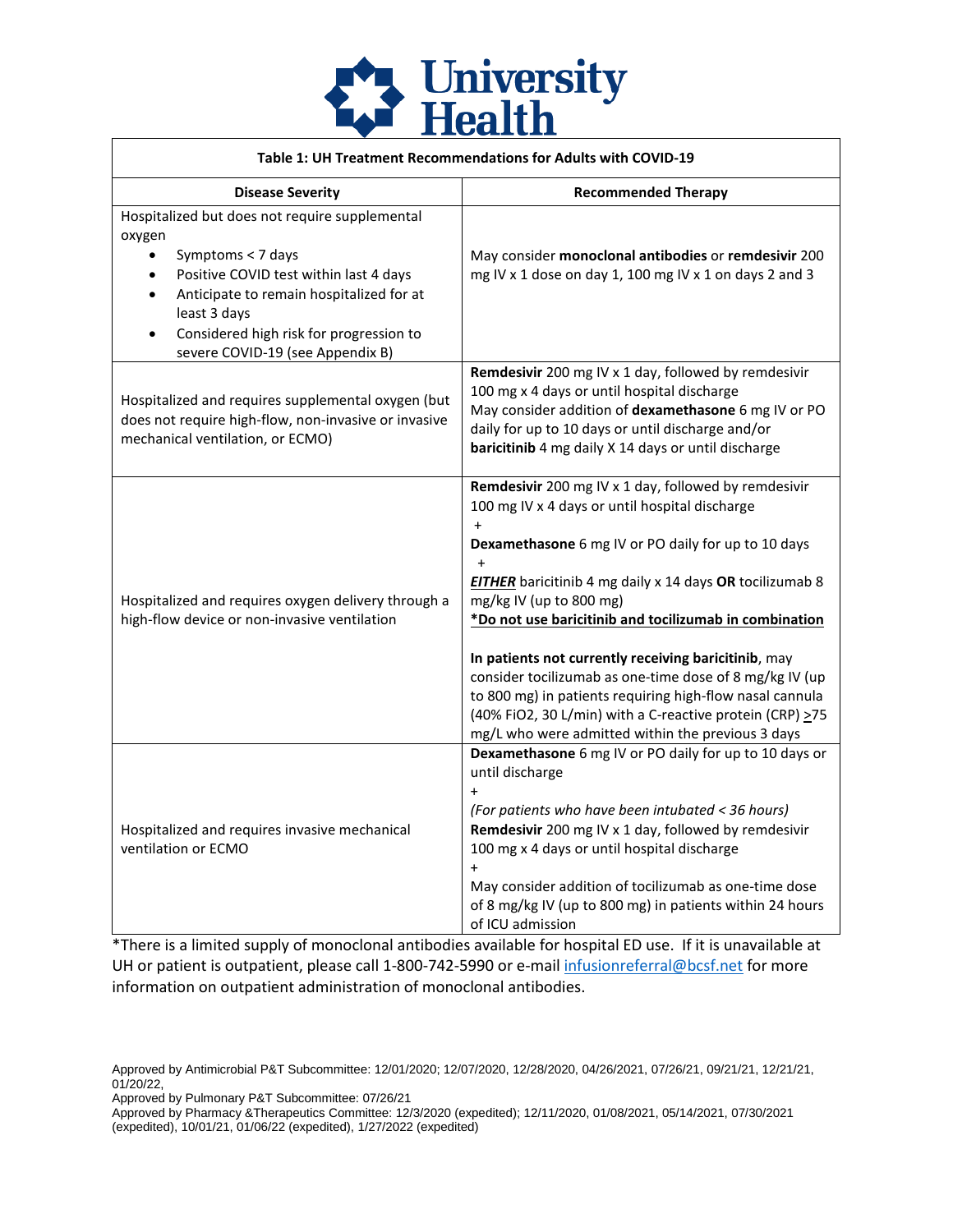

#### **Remdesivir**

- • Remdesivir (Veklury®) was approved by the FDA in October 2020 for treatment of hospitalized patients with COVID-19. Criteria was expanded in January 2022 to include patients with mild-tomoderate COVID-19 who are at high risk for progression to severe COVID-19
- **Duration: will depend on severity of COVID symptoms (see Table 1)** 
	- o **Inpatients REQUIRING supplemental oxygen = 5 days** 
		- **Symptom onset within 10 days**
		- **Positive COVID test**
		- **AST/ALT < 10 x upper limit of normal**
		- **CrCl > 30 ml/min**
	- o **Inpatients NOT REQUIRING supplement oxygen = 3 days** 
		- **Symptoms < 7 days**
		- **Positive COVID test within last 4 days**
		- **Anticipate to remain hospitalized for at least 3 days**
		- **Considered high risk for progression to severe COVID-19 (see Appendix B)**
- • In the event of limited supply, Infectious Diseases may tier eligible patients, giving preference to those most likely to benefit

#### **Baricitinib**

- • Baricitinib (Olumiant®) received EUA from the FDA in November of 2020 in combination with remdesivir for the treatment of hospitalized COVID-19 patients needing oxygen.
- Patient selection:
	- o Patients receiving supplemental oxygen with a contraindication to corticosteroids
	- o Baricitinib should not be used in combination with tocilizumab
	- o Baricitinib is not recommended for patients:
		- **D** On dialysis
		- **With end-stage renal disease (ESRD, EGFR < 15 [mL/min/1.73](https://mL/min/1.73) m<sup>2</sup>)**
		- **With acute kidney injury**
	- o Evaluate baseline eGFR, liver enzymes, and complete blood count to determine treatment suitability and dose. Monitor closely patients with abnormal baseline and post-baseline laboratory values. Dosage adjustments necessary for patients with laboratory abnormalities. (See Appendix A)
- • In the event of limited supply, Infectious Diseases may tier eligible patients, giving preference to those most likely to benefit.

## **Monoclonal Antibodies**

- COVID-19 in adults and pediatrics with positive tests who are ≥ 12 years old and > 40 kg and who are at high risk for progressing to severe disease and hospitalization (see appendix B). Received emergency use authorization (EUA) from the FDA for the treatment of mild to moderate
	- o Bamlanivimab/etesevimab 700 mg/1400 mg IV x 1 dose
	- o Casirivimab/imdevimab 600 mg/600 mg IV x 1 dose
	- o Sotrovimab 500 mg IV x 1 dose

Approved by Antimicrobial P&T Subcommittee: 12/01/2020; 12/07/2020, 12/28/2020, 04/26/2021, 07/26/21, 09/21/21, 12/21/21, 01/20/22,

Approved by Pulmonary P&T Subcommittee: 07/26/21

 (expedited), 10/01/21, 01/06/22 (expedited), 1/27/2022 (expedited) Approved by Pharmacy &Therapeutics Committee: 12/3/2020 (expedited); 12/11/2020, 01/08/2021, 05/14/2021, 07/30/2021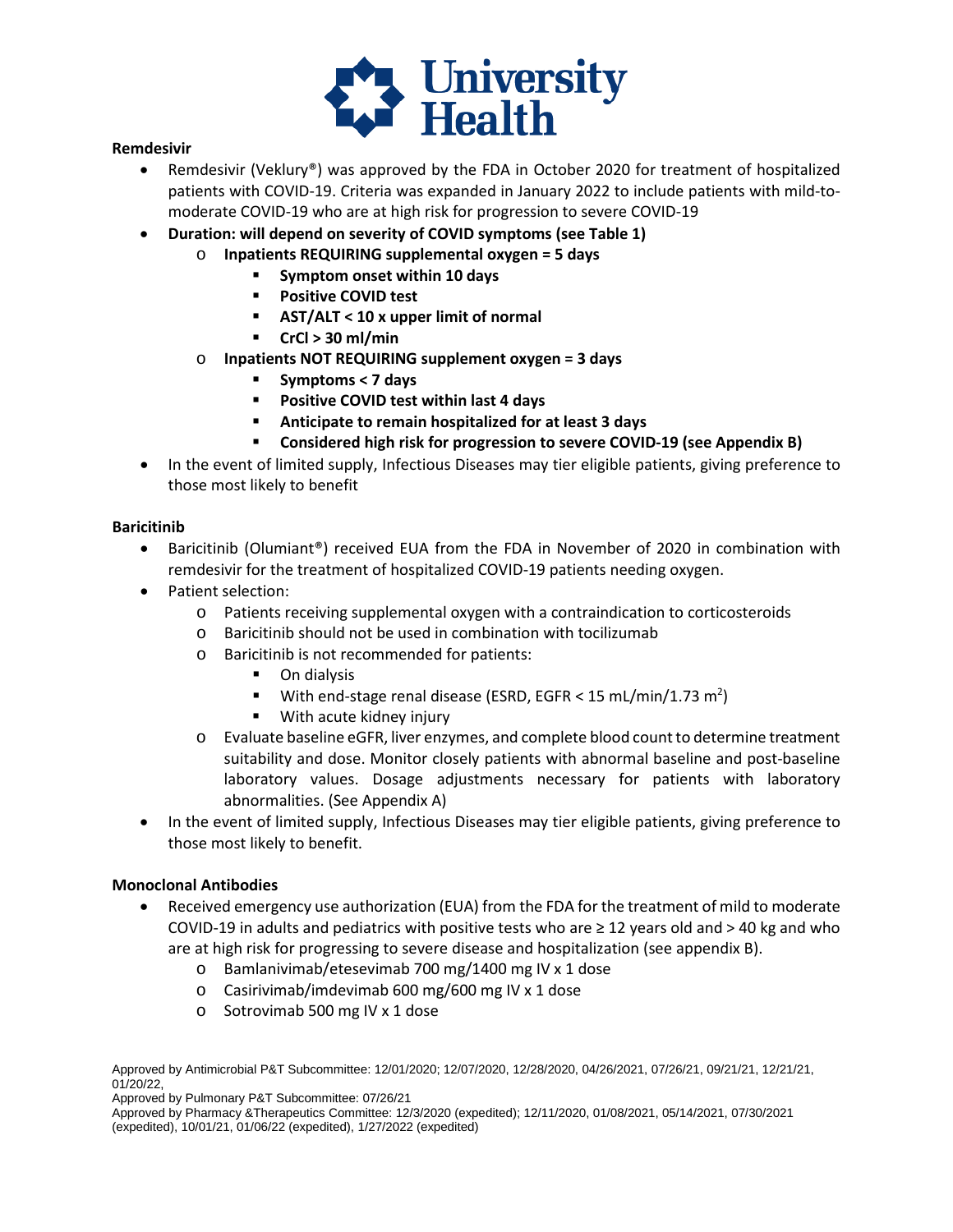

• Product availability is determined by: allocation from the government and efficacy against predominant variant(s)

# **Tocilizumab**

- Tocilizumab (Actemra®) is an IL-6 inhibitor that received EUA from the FDA in June of 2021
	- (2 years of age and older) who are receiving systemic corticosteroids and require o May be effective for treatment of COVID-19 in hospitalized adults and pediatric patients supplemental oxygen, non-invasive or invasive mechanical ventilation, or ECMO
- Patient selection:
	- o Tocilizumab should be given as a one-time dose of 8 mg/kg up to 800 mg in combination with corticosteroids in hospitalized adult patients with COVID-19 who meet the following criteria
		- **NOT currently receiving baricitinib**
		- Critically ill patients within 24 hours of admit to the intensive care unit
		- Non-critically ill patients:
			- Timing: within first 3 days of hospitalization
			- FIO2, 30 L/min), noninvasive ventilation or mechanical ventilation • Oxygenation: patients requiring high-flow nasal cannula oxygen (40%
		- Inflammatory markers: CRP ≥ 75 mg/L
- • In the event of limited supply, Infectious Diseases may tier eligible patients, giving preference to those most likely to benefit.

## **Pediatric Considerations**

- o Pediatric patients may receive EUA (emergency use authorization) remdesivir or baricitinib at physician discretion
- o Recommend consultation with pediatric infectious disease prior to initiation
- o Remdesivir EUA: > 3.5 40 kg
	- **Dosing: 5 mg/kg IV x 1 loading dose, followed by 2.5 mg/kg IV once daily**
- o Baricitinib EUA: > 2 years old
	- 2 9 years of age dosing: 2 mg daily
	- > 9 years of age dosing: 4 mg daily
- o Casirivimab/imdevimab EUA: ≥ 12 years old and ≥ 40 kg
	- $\blacksquare$  600 mg/600 mg IV x 1 dose
- o Bamlanivimab/etesevimab EUA: ≥ 12 years old and ≥ 40 kg
	- $\blacksquare$  700 mg/1400 mg IV x 1 dose
- o Sotrovimab EAU: ≥12 years old and ≥40 kg
	- $\blacksquare$  500 mg IV x 1 dose
- o Tocilizumab EUA: > 2 years old
	- Patients weighing <30 kg: 12 mg/kg IV x 1 (up to 800 mg)
	- Patients weighing  $\geq$  30 kg: 8 mg/kg IV x 1 (up to 800 mg)

Approved by Antimicrobial P&T Subcommittee: 12/01/2020; 12/07/2020, 12/28/2020, 04/26/2021, 07/26/21, 09/21/21, 12/21/21, 01/20/22,

Approved by Pulmonary P&T Subcommittee: 07/26/21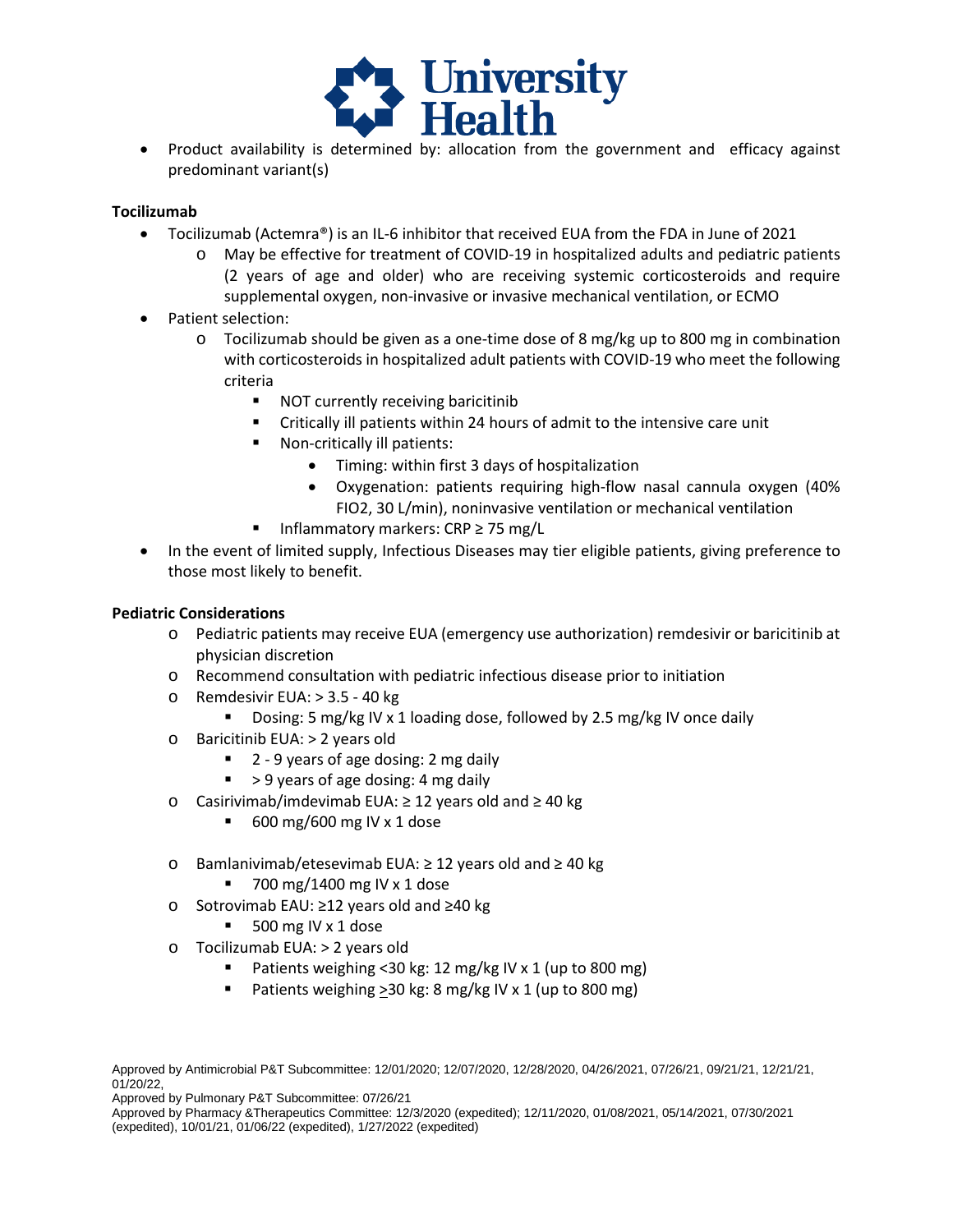

# **Appendix A**

# **Dosage Adjustment for Baricitinib in Patients with Abnormal Laboratory Values**

| <b>Laboratory Analyte</b>                 | <b>Laboratory Analyte Value</b>                                                                | Recommendation*                                                                                                                                                                         |
|-------------------------------------------|------------------------------------------------------------------------------------------------|-----------------------------------------------------------------------------------------------------------------------------------------------------------------------------------------|
| eGFR                                      | ≥ 60 mL/min/1.73 m <sup>2</sup>                                                                | Adults and pediatric patients 9 years of<br>$\bullet$<br>age and older: No dosage adjustment<br>Pediatric patients 2 years to less than 9<br>$\bullet$<br>years of age: 2 mg once daily |
|                                           | $30 - 60$ mL/min/1.73 m <sup>2</sup>                                                           | Adults and pediatric patients 9 years of<br>$\bullet$<br>age and older: 2 mg once daily<br>Pediatric patients 2 years to less than 9<br>$\bullet$<br>years of age: 1 mg once daily      |
|                                           | 15 - < 30 mL/min/1.73 m <sup>2</sup>                                                           | Adults and pediatric patients 9 years of<br>$\bullet$<br>age and older: 1 mg once daily<br>Pediatric patients 2 years to less than 9<br>$\bullet$<br>years of age: Not recommended      |
|                                           | < 15 mL/min/1.73 m <sup>2</sup>                                                                | Not recommended                                                                                                                                                                         |
| <b>Absolute Lymphocyte</b><br>Count (ALC) | $\geq$ 200 cells/ $\mu$ L                                                                      | Maintain dose                                                                                                                                                                           |
|                                           | < 200 cells/µL                                                                                 | Consider interruption until ALC is<br>$\geq$ 200 cells/µL                                                                                                                               |
| <b>Absolute Neutrophil</b><br>Count (ANC) | $\geq$ 500 cells/µL                                                                            | Maintain dose                                                                                                                                                                           |
|                                           | <500 cells/µL                                                                                  | Consider interruption until ANC is<br>$\geq$ 500 cells/µL                                                                                                                               |
| <b>Aminotransferases</b>                  | If increase in ALT or AST are<br>observed and drug-induced liver<br>injury (DILI) is suspected | Interrupt baricitinib until the diagnosis of DILI<br>is excluded                                                                                                                        |

ALC = absolute lymphocyte count, ALT = alanine transaminase, ANC = absolute neutrophil count, AST = aspartate transaminase, DILI = drug induced liver injury, eGFR = estimated glomerular filtration rate, hrs = hours.

 of continuing baricitinib at the same or a reduced dose. \*If a laboratory abnormality is likely due to the underlying disease state, consider the risks and benefits

Approved by Antimicrobial P&T Subcommittee: 12/01/2020; 12/07/2020, 12/28/2020, 04/26/2021, 07/26/21, 09/21/21, 12/21/21, 01/20/22,

Approved by Pulmonary P&T Subcommittee: 07/26/21